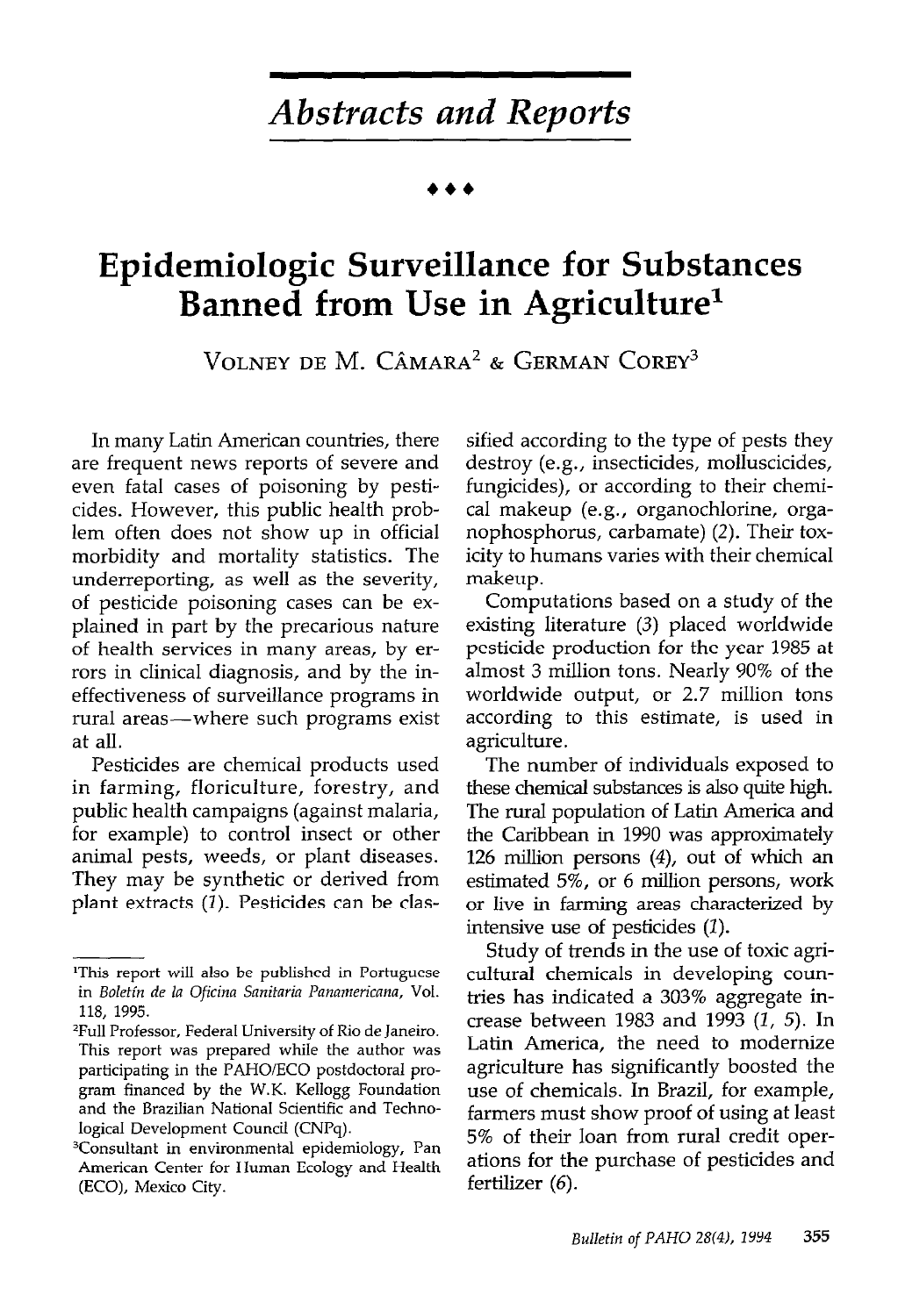Many pesticides used in farming contain heavy metals such as arsenic, mercury, and lead. Despite a trend toward curtailing the production and use of these pesticides, there is evidence that their application continues. A case of potatoes contaminated by banned mercury compounds in the State of São Paulo in 1989 alerted health professionals associated with surveillance programs to the hazard posed by the continued use of banned substances and the urgent need for stringent measures to avert this type of problem.

In consideration of the public health dangers associated with the improper or excessive use of pesticides in general and of banned substances in particular, this report reviews the use of mercurycontaining compounds in Brazilian agriculture and the main preventive and control measures needed to combat pesticide contamination emergencies.

### USE OF MERCURY COMPOUNDS IN BRAZILIAN AGRICULTURE

The use of mercury-containing fungicides was most likely first introduced to Latin America in the State of Pernambuco, Brazil, in 1948 in connection with the cultivation of sugarcane  $(7, 8)$ . A 1954 study of commercial farming of white potatoes in Bahia State cited evidence of the economic advantages conferred by the treatment of tubers and seeds with mercury compounds and recommended the use of these compounds throughout the country (9).

Until their eventual banning, the principal mercury compounds used in Brazilian agriculture were yellow mercuric oxide, and alkyl, aryl, and alkyl-alkoxyl mercury. Yellow mercuric oxide was generally applied to the trunks and branches of trees to control pests (IO), and alkyl mercury, which is the most toxic form, was marketed as a fungicide. Aryl mer-

cury (phenylmercuric acetate) and alkylalkoxyl mercury (ethyl methoxy mercury chloride and ethyl ethoxy mercury hydroxide) were used intensively by Brazilian farmers for many years as fungicides. Although there are no official production and consumption data available from any Brazilian government agency, the use of these compounds on the nation's principal crops (sugarcane, soybeans, wheat, maize, potatoes, and tomatoes) is believed to have been widespread because of their low cost and powerful fungicidal properties. A 1979 sample survey of small, medium, and large sugarcane growers in the *municipio* of Campos, State of Rio de Janeiro, found that all these farmers, without exception, were using aryl mercury or alkyl-alkoxyl mercury fungicides (8).

Alkyl mercury products were banned nationwide in January 1975 owing to concerns over these compounds' environmental stability, effects on the human nervous system, and ability to penetrate the placental barrier. Alkyl-alkoxyl mercury and aryl mercury products continued to be marketed exclusively as seed dressings until April 1980, at which time Ministry of Agriculture/Plant Health Protection Department Directive No. 6 banned the use of all mercury-containing compounds in Brazilian agriculture. The banning followed revelation of a number of cases of mercury poisoning in the municipio of Campos (8), media reports on associated health hazards, and a statement by the National Agricultural Workers Federation (CONTAG) asking the president of Brazil to immediately ban the production, importation, marketing, and use of these compounds in farming activities. However, the ban did not automatically eliminate the risk of human exposure for two reasons: persistence of mercury in the environment and the possibility of illegal use.

A study conducted in 1982 and 1983 in Campos, Rio de Janeiro, on the potential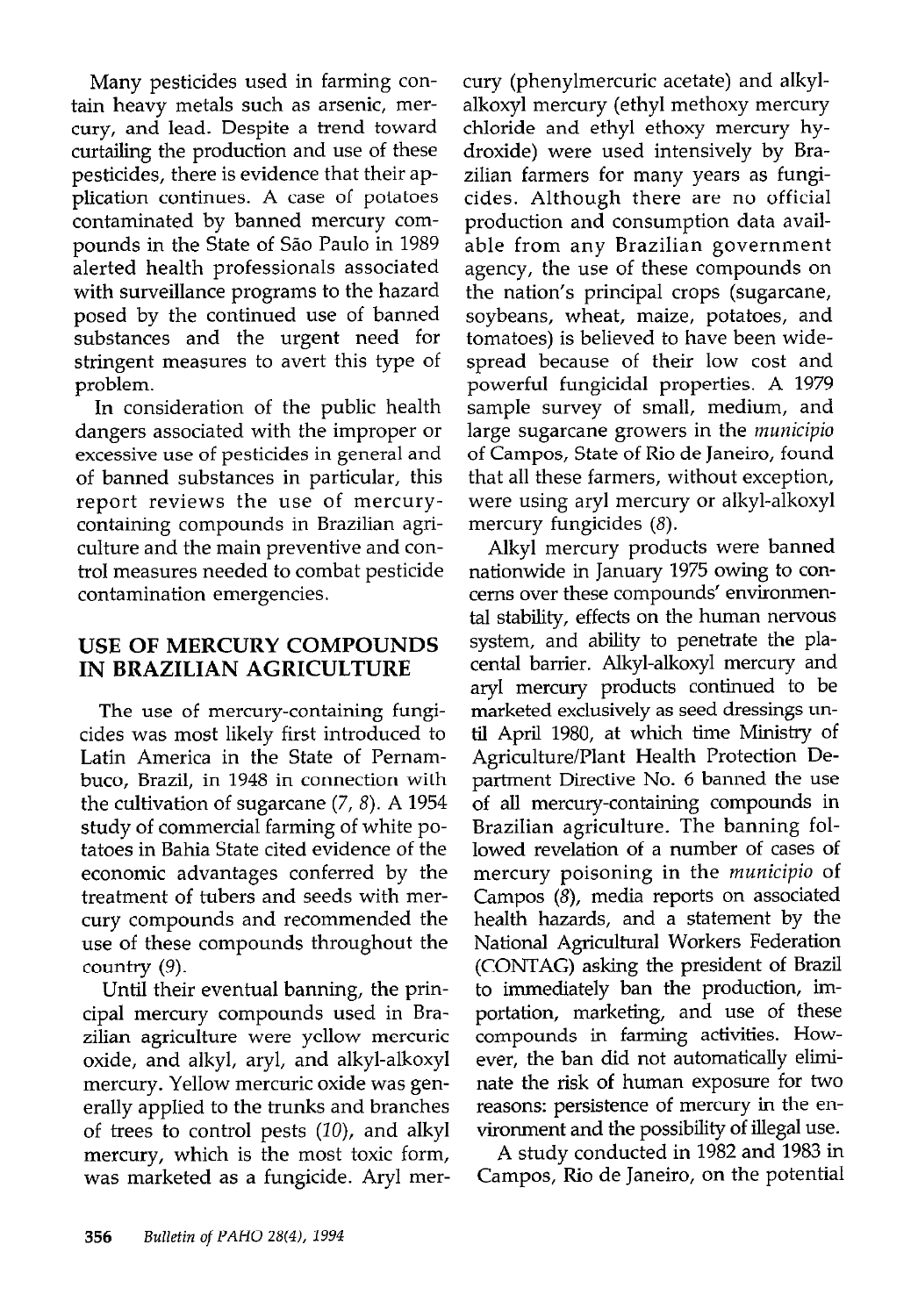long-term human health effects of exposure to mercury-containing agrochemicals compared a group of sugarcane workers who had handled organomercury fungicides with another group of' workers (control group), matched by age and sex, who had had no contact with these products. Even two to three years after the use of mercury compounds had been banned, the group of exposed workers showed a significantly higher prevalence of certain signs and symptoms involving, but not limited to, the nervous system  $(11)$ .

As part of the same study and a followup one year later, hair samples collected from the root area close to the scalp (and thus reflecting recent exposure) were analyzed. Since other sources of contamination could not be identified, the higherthan-average mercury concentrations found in several samples were interpreted as stemming from the presence of residual mercury in the environment.

The case of the contaminated potatoes in the municipio of São João Batista in the State of São Paulo is a clear example of the use of banned chemicals. According to a written report and data from the files of the Sao Paulo State Health Department/Health Surveillance Center (12), two agricultural engineers submitted a complaint in August 1989 alleging that the potato crop was contaminated with mercury. Since that area produces 60% of the state's potato crop, which is marketed to a potential consumer population of 20 million people in three states, the complaint was taken very seriously and received wide publicity.

The Health Surveillance Center tested 1 002 potato samples and classified 36% as unfit for consumption due to elevated mercury levels. Tests for abnormal mercury concentrations in the blood of agricultural workers proved negative, which was to be expected since the tests were performed a year after the potato crop was planted and thus well beyond the half-life of mercury in blood. The investigation found that the potatoes had been contaminated by a fertilizer whose formula contained as much as 3.18 grams of metallic mercury per kilogram, added as an antifungal agent.

### EPIDEMIOLOGIC SURVEILLANCE FOR BANNED AGRICULTURAL PRODUCTS

The conduct of epidemiologic surveillance programs in rural areas to prevent and control health hazards associated with the use of toxic agricultural chemicalslegal or illegal-is an extremely difficult task, owing to the extensive geographical areas involved, the number of workers potentially exposed, and the variety of products in use. Major obstacles to the conduct of epidemiologic surveillance programs include identifying the target population and establishing the toxicity of the chemicals. These and other factors need to be taken into account both in designing epidemiologic surveillance programs and in evaluating their performance.

The rural agricultural workers that constitute the primary at-risk population are generally employed in response to temporary labor demands generated by singlecrop farming practices. The existence of a temporary work force undermines the efficiency of epidemiologic surveillance programs.

Information on the use of banned chemicals is more difficult to obtain than information on authorized substances, since the use of banned substances is subject to criminal prosecution. Production-related and economic data will be of little value in epidemiologic surveillance operations for banned agricultural products. Where a formal surveillance programs exists, it might consider conducting specific field studies to expose the use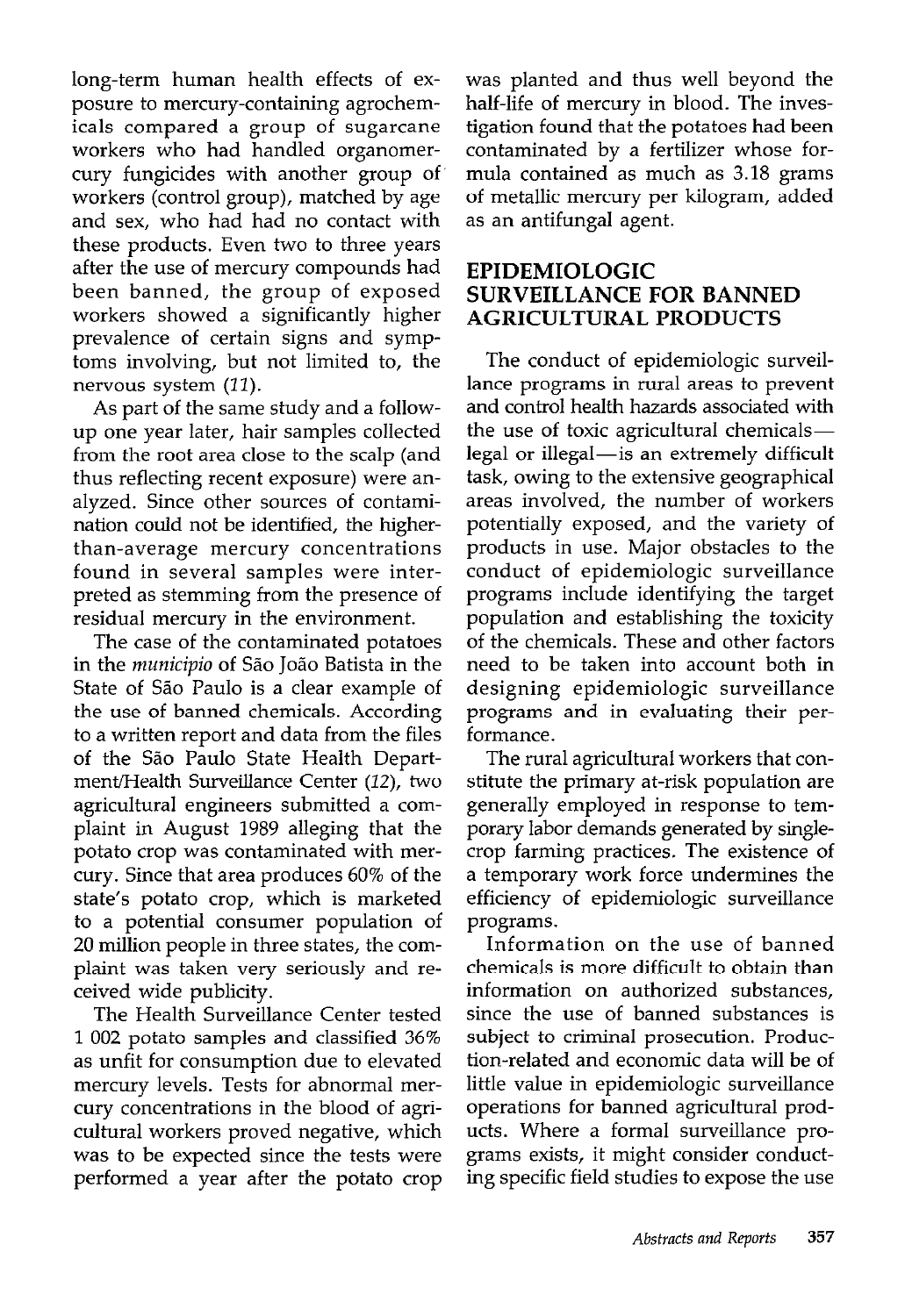of banned pesticides. In the absence of a surveillance program or when faced with the urgent need to investigate suspected use, a special plan of action will be necessary, involving field investigations of production processes and toxicological studies of the foods involved.

Background demographic and socioeconomic data on the at-risk population, as well as information on production and climatic factors that could affect pesticide use, are generally available from government agencies. Morbidity and mortality records, although plagued by underregistration in much of Latin America, and information furnished by agronomists, health care professionals, academic researchers, the media, and the community at large could serve as the basis for launching investigations of a suspected problem.

When conducting an investigation, epidemiologists need to describe the agricultural work process in detail in order to establish which workers come into direct contact with the substances in question. Attention must also be directed to marketing outlets and the various components of their operations (preparation of the products, transportation to the crop site) and to disposal of packaging materials after use.

Another important step is environmental monitoring of plants, soil, and water, as well as toxicological studies of the human population to establish exposure levels. There should be redundancy in the collection and testing of food samples.

## PREVENTION AND CONTROL

Once a problem has been discoveredwhether by epidemiologic surveillance, filing of a complaint, or chance-a number of measures can be taken to protect the environment and human health.

The first and most significant protective measure is the precautionary interdiction of foodstuffs either suspected or confirmed to be contaminated. This action will entail determining the likely distribution route and sales outlets of the food products in question, notifying local and national health and agriculture authorities of the contamination, and alerting the public to the possible location of food already on the market.

After taking emergency action to avert widespread exposure, the next step is for epidemiologic surveillance program personnel to retrospectively identify the chain of events leading to the use of banned substances in order to uncover causative factors. Regular environmental monitoring and inspections should follow to detect the presence of the banned pesticide and residual environmental concentrations liable to represent hazardous exposure levels.

With regard to the exposed population, the first emergency measure is diagnosis of possible cases of poisoning for immediate treatment. It is important to note that concentrations of many potentially poisonous chemicals in standard biological samples, such as blood and urine, may be normal once the exposure period has ended and that, despite these normal values, the subject may show clinical signs of chronic poisoning. When emergency treatment is called for, health professionals will often require refresher training on therapeutic procedures.

Educational activities are important, first, because the groups at risk, particularly workers, have a right to know the hazards associated with their exposure and, second, because people who understand the hazards are better able to assist in surveillance, prevention, and control measures. The public is generally familiar with the visible signs of exposure to hazardous substances (such as skin rashes or fainting), so educational programs should provide information on exposure routes, systemic effects, and ways to prevent exposure.